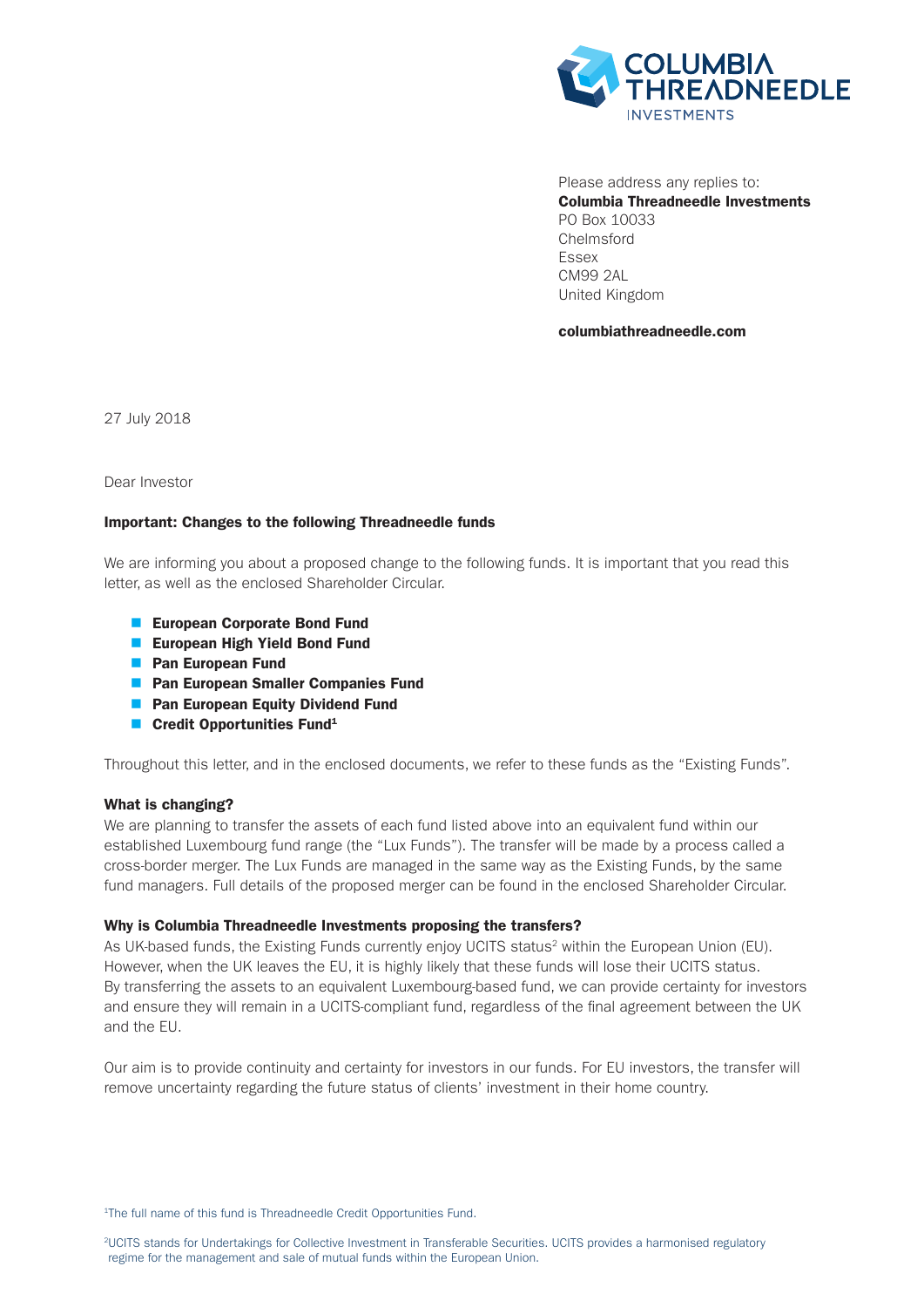# How will investors be affected by the transfer?

The Existing Funds and the Lux Funds are very similar, and will be managed in the same way by the same fund manager.

There are, however, some changes resulting from the transfers. They include the following:

- 1. While the Existing Funds are subject to UK regulations under the supervision of the Financial Conduct Authority (FCA), the Lux Funds are overseen by the Commission de Surveillance du Secteur Financier (CSSF) in the Grand Duchy of Luxembourg. Importantly, the level of regulatory supervision provided by the CSSF is considered equivalent to that of the FCA.
- 2. Some differences in the wording of the investment objectives and policies.
- 3. Changes to the fee structure and to the way certain fees are applied. The Annual Management Charge for the New Shares will be the same as it was for the Existing Shares. In addition to our fees and charges, a subscription tax (taxe d'abonnement) of 0.05% per annum applies to retail share classes in funds based in Luxembourg. For qualifying institutional investors investing into an institutional share class (as defined by Luxembourg law and regulations) this tax reduces to 0.01% per annum. As a result, the ongoing charges figure for the Lux Funds will be correspondingly higher than the current ongoing charges figure for the Existing Funds. Please refer to Section 2.3.1 (Fee Structure) of the Shareholder Circular for further information.
- 4. Operational changes including the timing of Net Asset Value calculations, the impact of different bank holidays on settlement periods, accounting dates and dates on which income will be paid for the Lux Funds.
- 5. Contact points for the servicing of clients' holdings, for deal instructions and payments will be changing. New client reference details will be provided. We will provide detailed guidance on these points in follow up correspondence, before the relevant transfer takes place.
- 6. The Lux Funds are covered by the Lux Company's formal complaint process. Investments in the Lux Funds are not covered by the UK Financial Services Compensation Scheme, and compensation arrangements may be different from the Existing Funds. Complaints regarding the Lux Funds will not come under the scope of the UK Financial Ombudsman Service.

There may be additional tax implications depending on individual circumstances. We are unable to provide tax advice and we therefore suggest that clients seek professional advice about any potential tax implications. Full details of the differences between the Existing Funds and the Lux Funds can be found in Section 2 and Appendix 1 of the Shareholder Circular.

| <b>Existing Funds</b>               |      | <b>Lux Funds</b>                                    |
|-------------------------------------|------|-----------------------------------------------------|
| European Corporate Bond Fund        | into | Threadneedle (Lux) – European Corporate Bond        |
| European High Yield Bond Fund       | into | Threadneedle (Lux) – European High Yield Bond       |
| Pan European Fund                   | into | Threadneedle (Lux) – Pan European Equities          |
| Pan European Smaller Companies Fund | into | Threadneedle (Lux) – Pan European Smaller Companies |
| Pan European Equity Dividend Fund   | into | Threadneedle (Lux) – Pan European Equity Dividend   |
| Credit Opportunities Fund           | into | Threadneedle (Lux) - Credit Opportunities           |

The proposed mergers are shown in the following table: